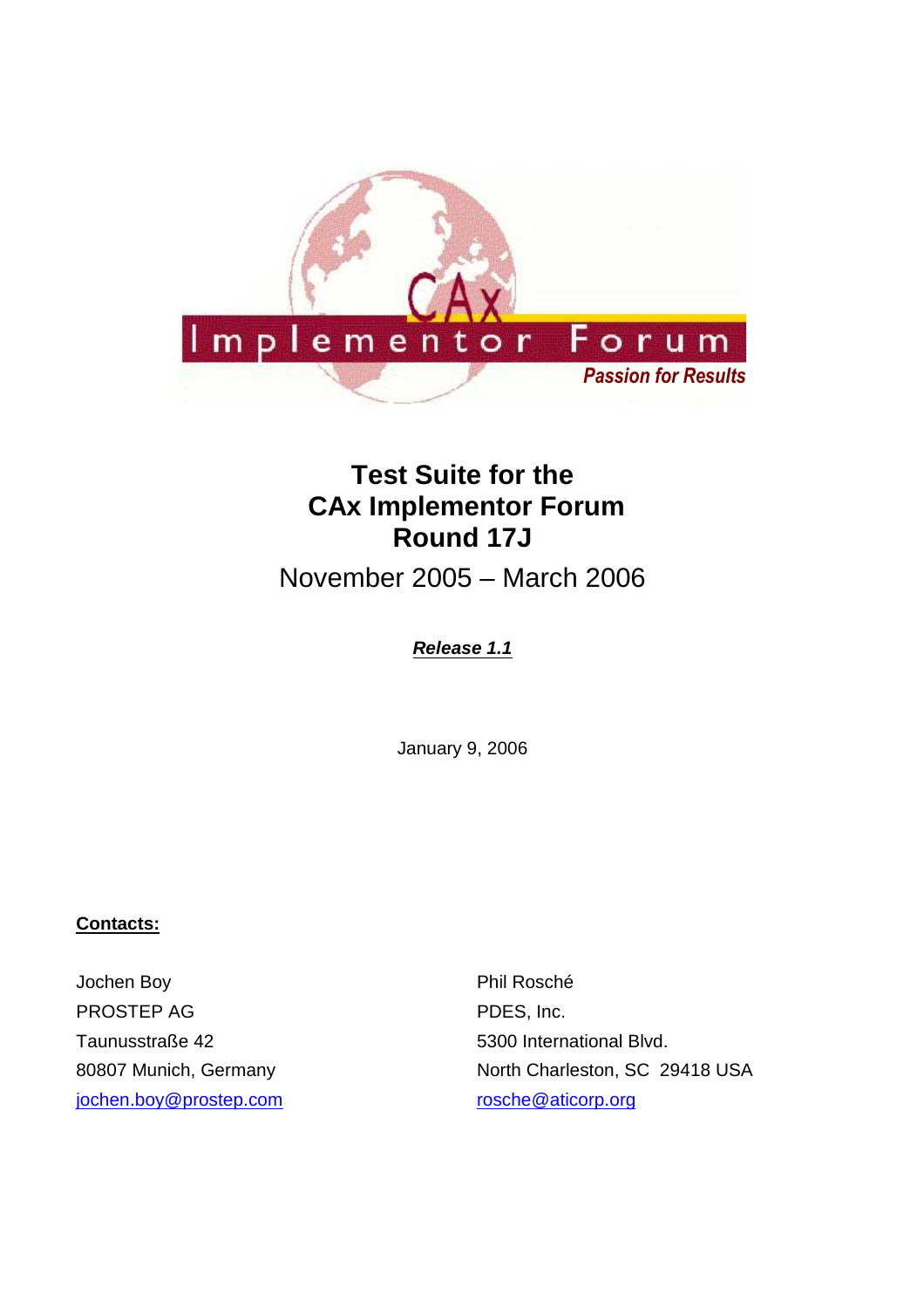# **Contents:**

| 1.0     |  |
|---------|--|
| 1.1     |  |
| 1.2     |  |
| 1.3     |  |
| 1.4     |  |
| 2.0     |  |
| 2.1     |  |
| 2.1.1   |  |
| 2.1.2   |  |
| 2.1.3   |  |
| 2.1.3.1 |  |
| 2.1.3.2 |  |
|         |  |
| 2.2.1   |  |
| 2.2.2   |  |
| 2.2.3   |  |
| 2.2.3.1 |  |
| 2.3     |  |
| 2.3.1   |  |
| 2.3.2   |  |
| 2.3.3   |  |
| 2.3.3.1 |  |
| 2.3.3.2 |  |
|         |  |
| 2.4     |  |
| 2.4.1   |  |
| 2.4.2   |  |
| 2.4.3   |  |
| 2.4.3.1 |  |
| 2.4.3.2 |  |
| 2.5     |  |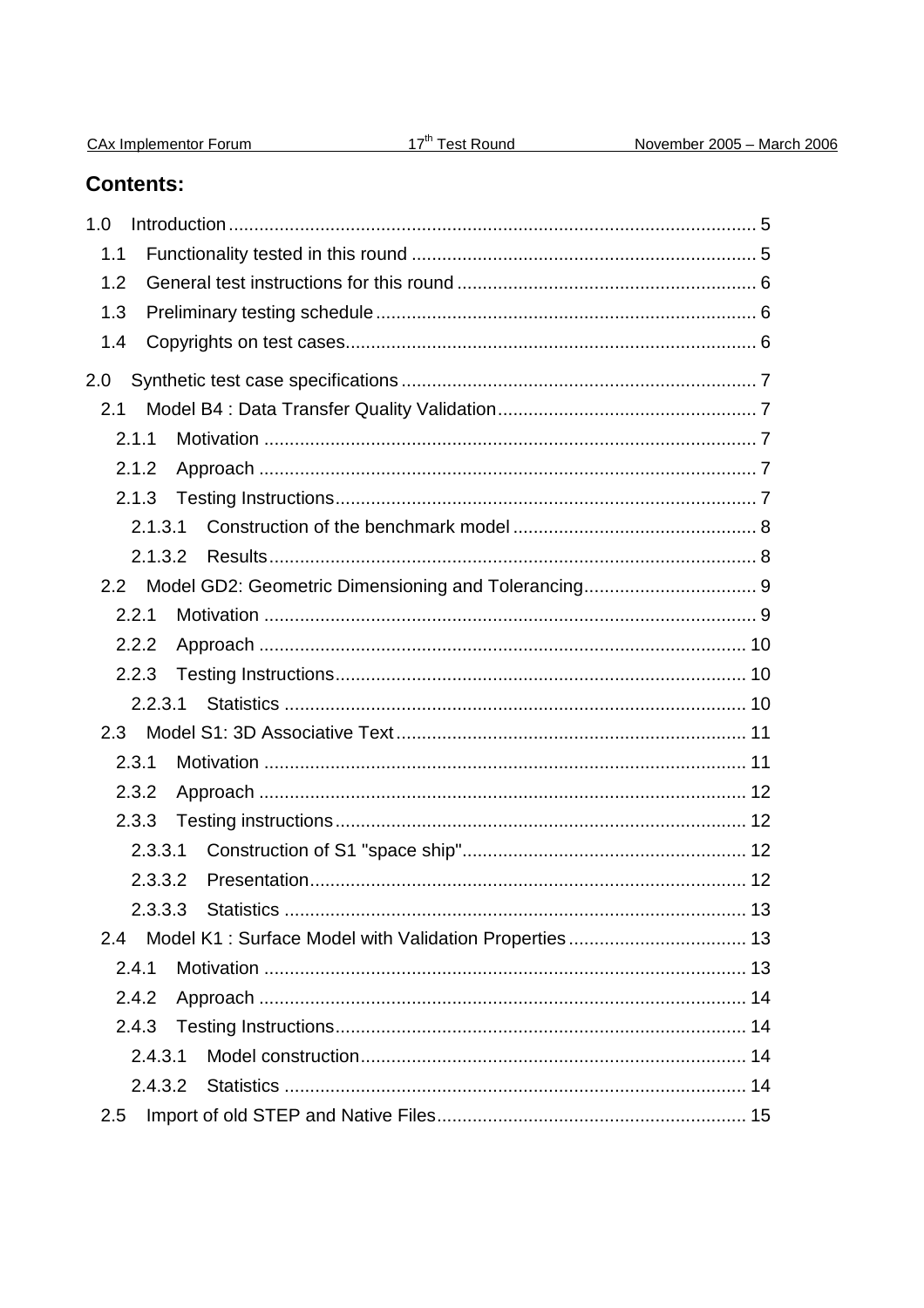|     | CAx Implementor Forum 17 <sup>th</sup> Test Round November 2005 - March 2006 |  |
|-----|------------------------------------------------------------------------------|--|
|     |                                                                              |  |
|     |                                                                              |  |
| 3.0 |                                                                              |  |
|     |                                                                              |  |
|     |                                                                              |  |
|     |                                                                              |  |
|     |                                                                              |  |
|     |                                                                              |  |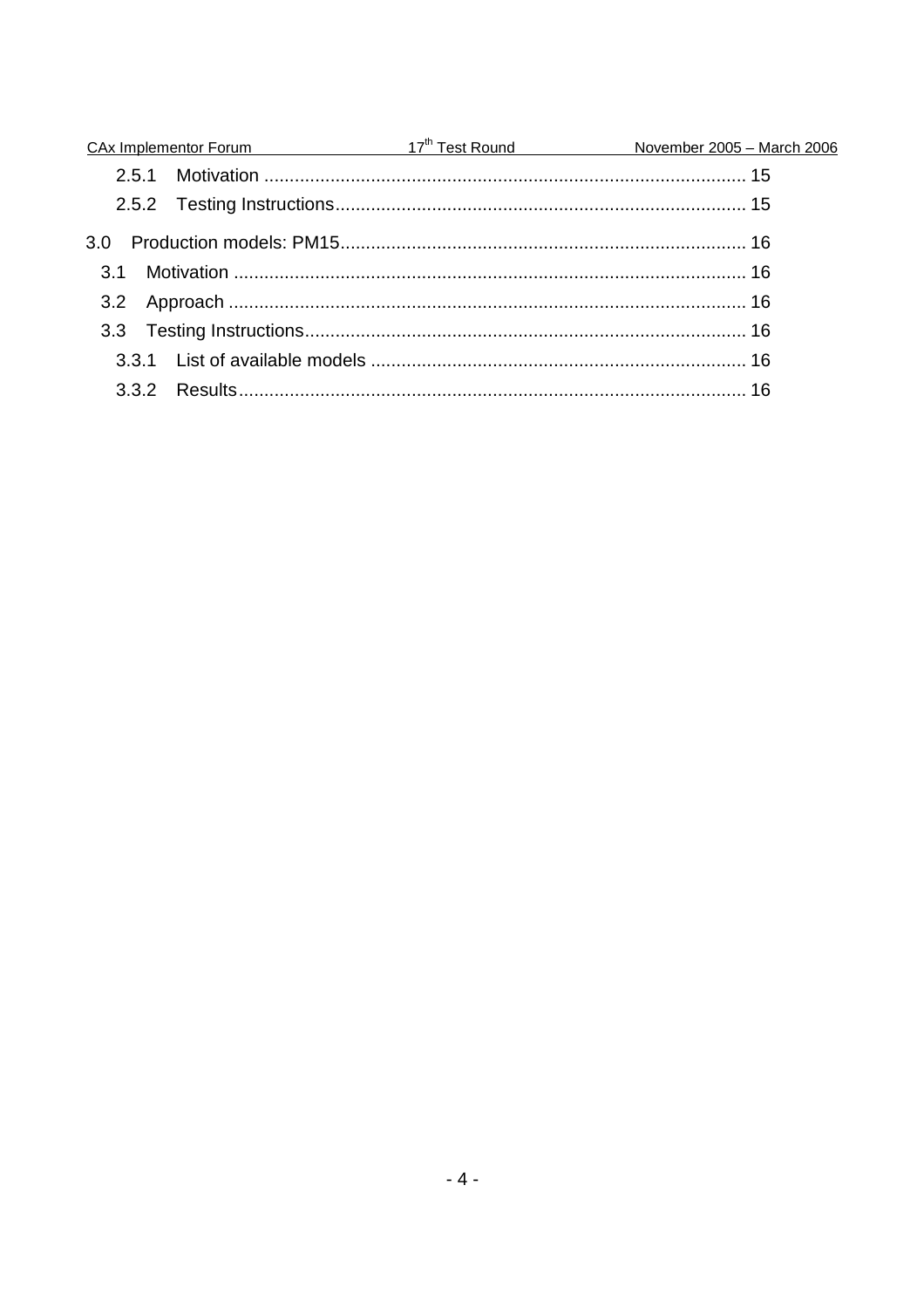# **1.0 Introduction**

This document describes the suite of test cases to be used for the seventeenth round of testing of the CAx Implementor Forum (CAx-IF). The CAx-IF is a joint testing forum organized by PDES, Inc. and the ProSTEP iViP association. The test rounds of the CAx-IF concentrate primarily on testing the interoperability and conformance of STEP processors based on AP 203 and AP 214.

The test rounds in general combine testing of synthetic and production models. Production models will in most cases be provided by the member companies of the organizations PDES, Inc. and ProSTEP-iViP. When production models are not available from the member companies, "production-like" models will be solicited from the various CAx-IF participants.

This test suite includes synthetic models for testing the following capabilities: validation of data transfer quality, geometric validation properties, geometric and dimensional tolerances (GD&T), 3d annotations, and long-term archiving.

Production models are provided for assemblies and piece parts. The basis for the production test cases is native CAD models. Each test case therefore originates from a single CAD system, and the set of test cases to be pre-processed (converted to STEP files) is unique for each CAD system. After pre-processing, the resulting STEP files are then to be imported/post-processed/read in by the rest of the participants.

# **1.1 Functionality tested in this round**

Functionality tested in this round relates to: validation of data transfer quality, geometric validation properties, geometric and dimensional tolerances (GD&T), 3d annotations, and longterm archiving.

- Validation of data transfer quality: Based on the "Torque Converter" assembly from the 8<sup>th</sup> ProSTEP Benchmark, this test focuses on the data quality before, during and after the data exchange via STEP. For validation purposes, both the (Extended) Geometric Validation Properties as well as a 3<sup>rd</sup> party quality checker are used.
- Geometric Validation Properties will be tested in three different occurrences:
	- Solid Model VP aim for the validation of the transfer of solid models and assemblies (Extended GVP). These will tested in conjunction with the data transfer quality testing.
	- o Surface Model VP aim for the validation of the transfer of surface models, and focus on fixing issues previously found in the recommended practices.
	- o Cloud Of Points (COPs) VP is a new kind of validation properties intended to detect shape changes encountered during the data transfer.
- The goal for GD&T is the ability to exchange tolerances for dimensions and geometry to drive downstream applications such as coordinate measuring and manufacturing.
- 3D Annotations is related to the functionality to display notes in the 3d model space. These notes are typically associated with a geometric element of the model (Associative Text). This test is intended as preparation for GD&T presentation.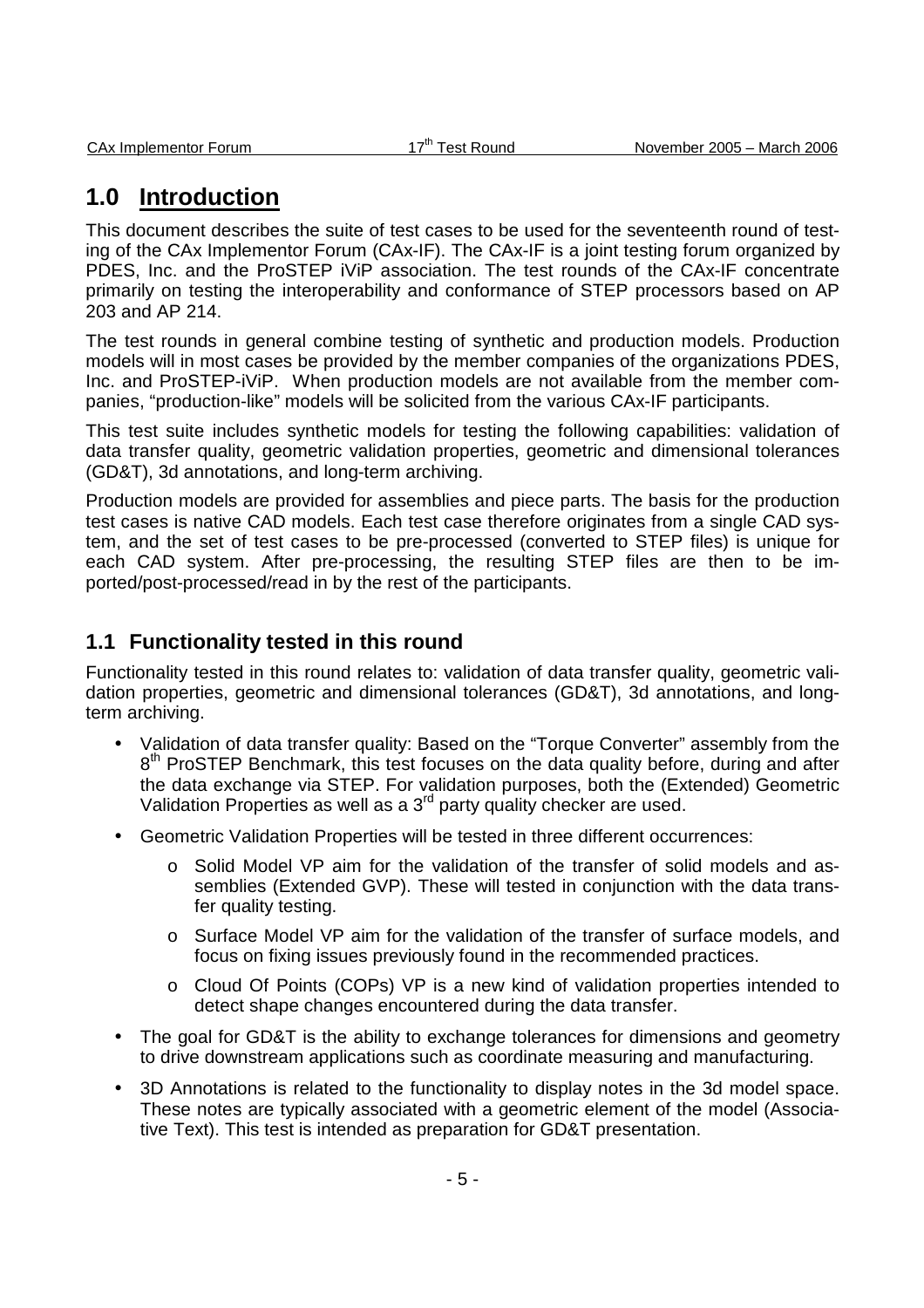|  | <b>CAx Implementor Forum</b> |
|--|------------------------------|
|  |                              |

- Long Term Archiving relates to importing native models and corresponding STEP files that are as old as possible. These files are taken from the archives of the CAx-IF and its preceding working groups. The intention is to see if native models and STEP files ten years and older still can be imported into the current system versions, and how they compare.
- In addition to synthetic models for the above capabilities, production models are included in this round of testing.

# **1.2 General test instructions for this round**

The general procedures for communication of models and statistics are outlined in a separate document 'General Testing Instructions'. The general instructions can be retrieved from CAx Implementor Forum web sites. The latest version is v1.4, dated December 2004.

| Date                         | <b>Action</b>                                         |  |
|------------------------------|-------------------------------------------------------|--|
| <b>December 7, 2005</b>      | Test Suite available /                                |  |
| (Wed)                        | 1 <sup>st</sup> CAx Implementor Forum conference call |  |
| <b>ASAP</b>                  | <b>Production Models released</b>                     |  |
| <b>January 9, 2006 (Mon)</b> | Initial STEP files and native stats due               |  |
| January 27 (Fri)             | <b>STEP files and native stats frozen</b>             |  |
| February 20 (Mon)            | Target stats due / 2 <sup>nd</sup> conference call    |  |
| March $6 \text{ (Mon)}$      | <b>Target stats frozen</b>                            |  |
| March 21 (Tue)               | Pre-release of final stats / 3rd conference call      |  |
| March $28$ (Tue)             | <b>Review meeting for test round</b>                  |  |
| March $29 - 30$              | <b>CAx Implementor Forum meeting,</b>                 |  |
| $(Wed - Thu)$                | <b>Asheville, NC</b>                                  |  |

# **1.3 Preliminary testing schedule**

# **1.4 Copyrights on test cases**

Not all of the production test cases which were provided by the PDES, Inc. and ProSTEP iViP member companies are fully released for any purpose. The least common denominator is that the test cases can be freely distributed among the ProSTEP iViP / PDES, Inc. Round Table participants and can be used for any purposes that are related to CAx-IF testing (i.e.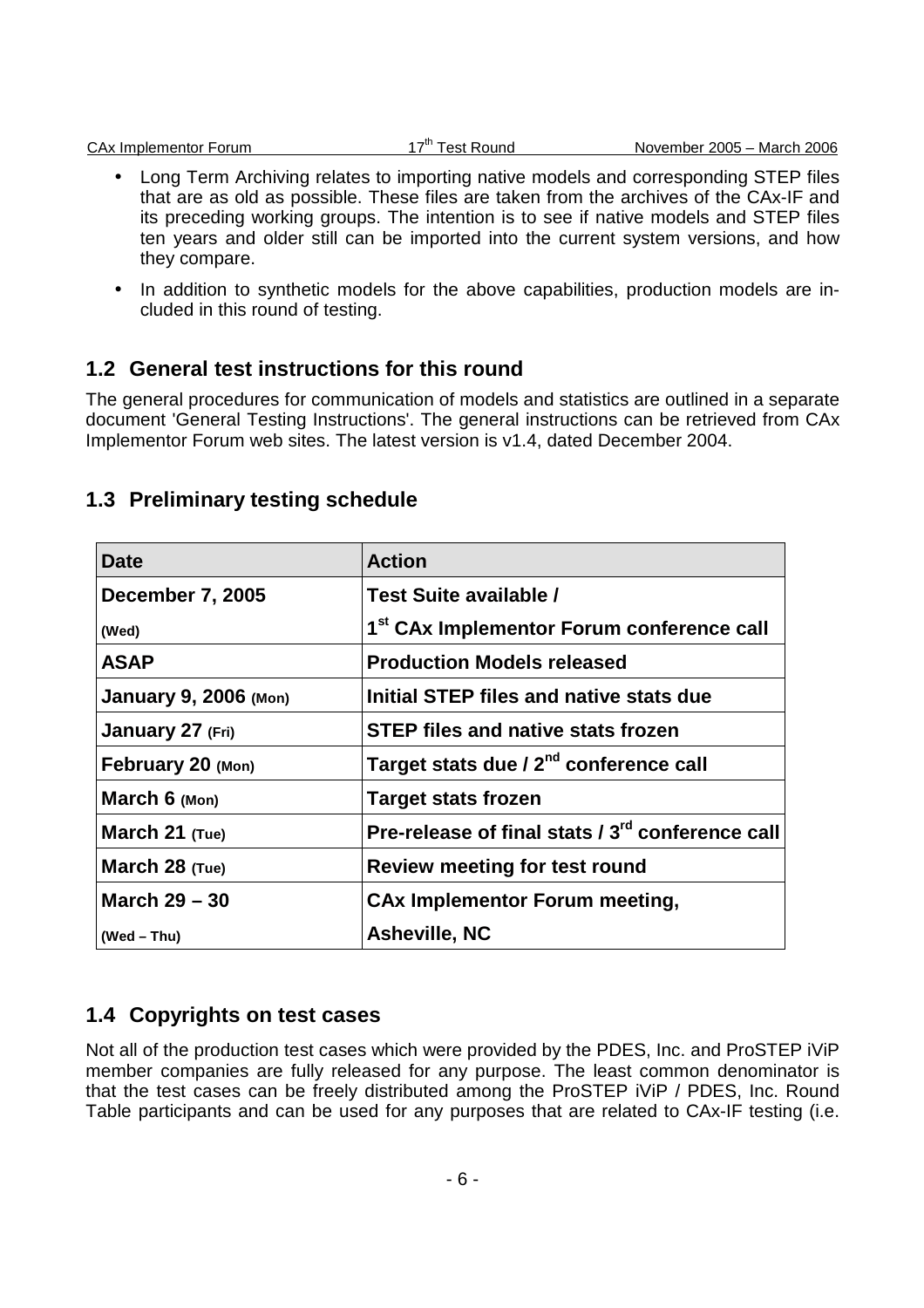testing, documentation of testing efforts), as long as a reference to the originating company is made.

The test cases must not be used for any purposes other than the CAx-IF testing or outside of PDES, Inc. and ProSTEP iViP.

# **2.0 Synthetic test case specifications**

# **2.1 Model B4 : Data Transfer Quality Validation**

#### **2.1.1 Motivation**

The intention for this test case is the tracking of model quality before, during and after the exchange via STEP. The assembly model ('torque converter') from the  $8<sup>th</sup>$  ProSTEP Benchmark is used since it's an established test suite available to all CAx-IF participants.

The data quality is checked on either end of the data exchange chain by a third party tool, namely CADIQ. Therefore, the native and target models need to be provided in addition to the usual STEP files and statistics. This type of quality check goes beyond mere geometric validation and also captures design defects.

In addition, in Round17J this model will be tested including (Extended) Geometric Validation Properties to observe correlations between the GVP results and CADIQ findings.

### **2.1.2 Approach**

(Extended) Geometric Validation Properties will be tested according to the current Draft Recommended Practices available in the member area of the CAx-IF web sites, under "Information on Round16J of Testing" (dated 05-02-2005).

### **2.1.3 Testing Instructions**

The assembly should be exported as a single STEP file in either AP214-IS or AP203e2 format. Geometric Validation Properties shall be included by every system supporting them on export to STEP; on top of that, every processor supporting Extended GVP shall include those also.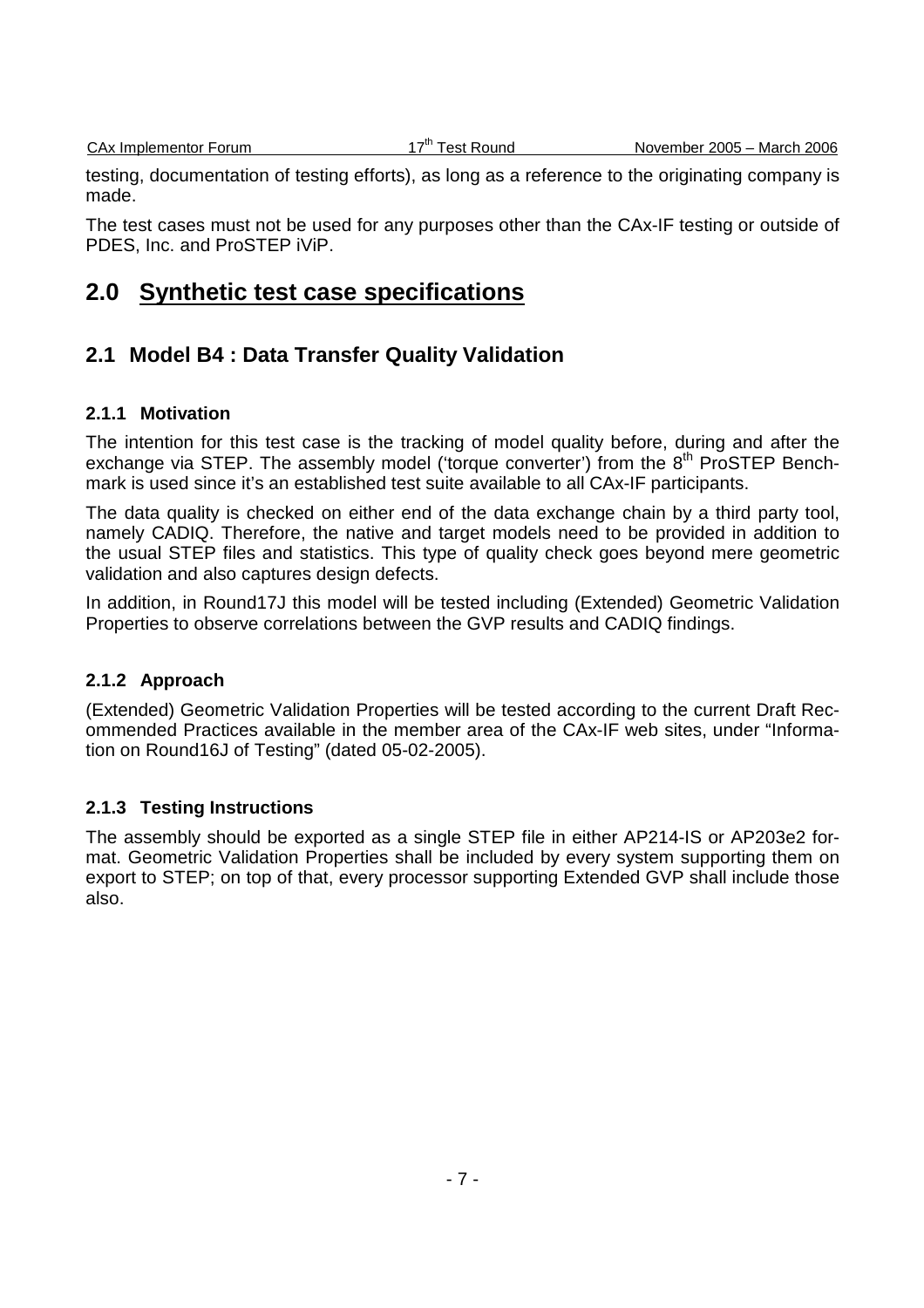### **2.1.3.1 Construction of the benchmark model**



Figure 1: Exploded view of the B4 model (torque converter assembly)

Those vendors who participated in the ProSTEP iViP benchmark should re-use the torque converter assembly model which has been constructed for that purpose.

If vendors who wish to participate in this test but do not have a native model of the assembly, please contact jochen.boy@prostep.com for modeling instructions.

### **2.1.3.2 Results**

For each STEP file imported for the B4 model, vendors need to submit at least one of the following:

• The target model from their system created by importing the STEP file. This is required for an end-to-end analysis of the data exchange with the "CADIQ" tool. The file name should clearly point out the source system which created the STEP file.

**Note:** For collecting the target models, the File Upload Area at http://collaboration.aticorp.org/pdt/caxif/ will be used (for further information see CAx-IF General Guidelines v1.5, section 3.3).

If the resulting target model is submitted, no .CSV needs to be provided, since the results calculation can be done by CADIQ.

• A text file with the statistics in comma-delimited form (.CSV):

| model    | R4                 |
|----------|--------------------|
| system_n | Native system code |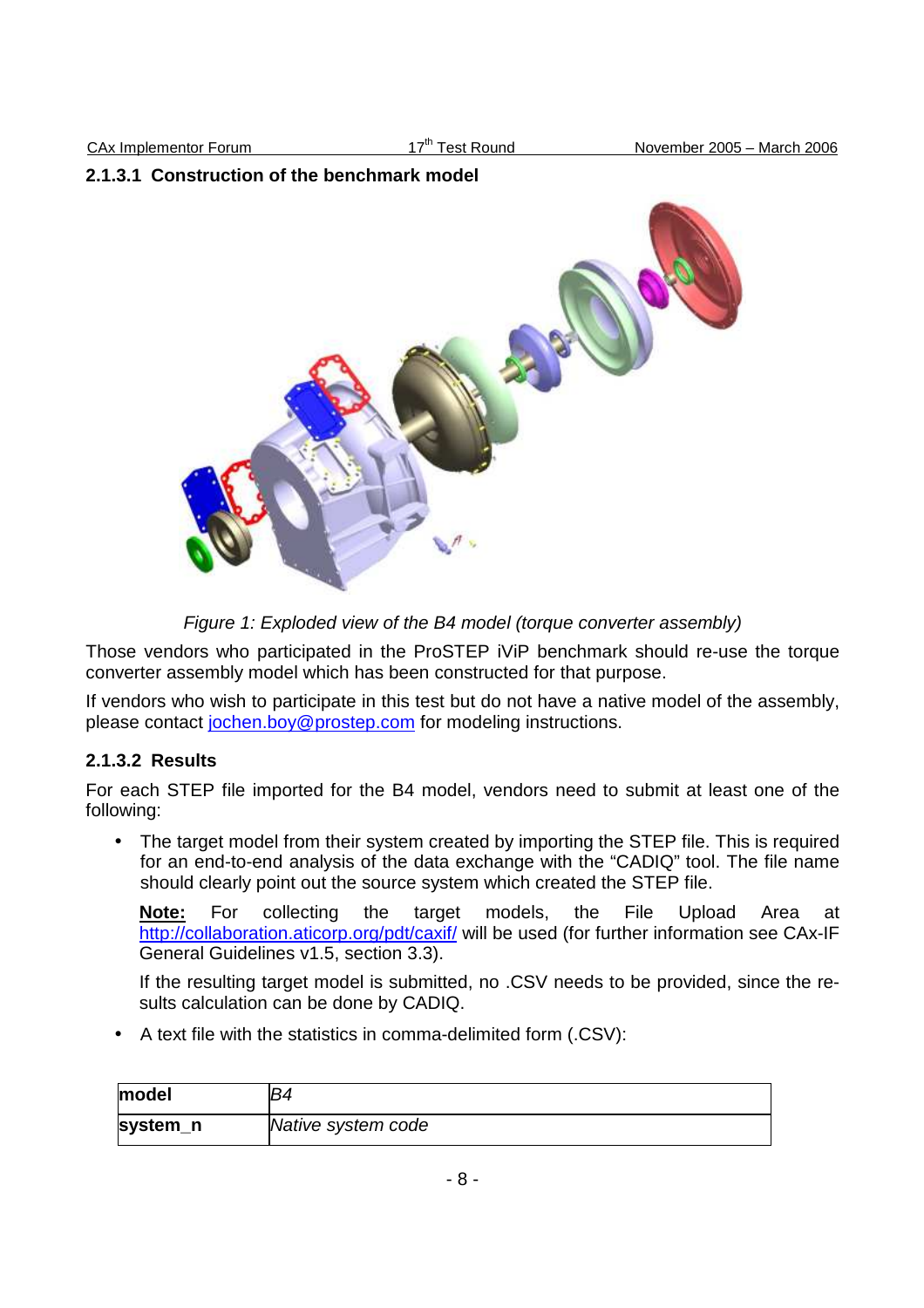| system_t                                        | Target system code (for native stats use 'stp' for system_t)                                                                                               |  |  |
|-------------------------------------------------|------------------------------------------------------------------------------------------------------------------------------------------------------------|--|--|
| lunit                                           | <b>Units</b>                                                                                                                                               |  |  |
| volume                                          | Total volume of all solids                                                                                                                                 |  |  |
| validation<br>volume                            | Total volume of all solids as received via the validation prop-<br>erty capability.                                                                        |  |  |
| valid vol                                       | pass/fail, is the instantiation of the validation property 'volume'<br>in the STEP file as per the recommended practices for valida-<br>tion properties?   |  |  |
| area                                            | Total surface area of all solids                                                                                                                           |  |  |
| validation_area                                 | Total surface area of all solids (entire assembly) as received<br>via the validation property capability.                                                  |  |  |
| valid area                                      | pass/fail, is the instantiation of the validation property 'area' in<br>the STEP file as per the recommended practices for validation<br>properties?       |  |  |
| <b>CX CY CZ</b>                                 | Centroid of all solids                                                                                                                                     |  |  |
| validation cx<br>validation_cy<br>validation cz | Centroid of all solids (entire assembly) as received via the<br>validation property capability.                                                            |  |  |
| valid cent                                      | pass/fail, is the instantiation of the validation property 'cen-<br>troid' in the STEP file as per the recommended practices for<br>validation properties? |  |  |
| shoveit_ok                                      | pass/fail, indicates whether the model passed comparison of<br>the Extended GVP (i.e. no parts/subassemblies misplaced),<br>or failed.                     |  |  |
| valid_shoveit                                   | pass/fail, indicates whether the target system considers the<br>implementation of the instance information valid as per rec-<br>ommended practices.        |  |  |
| date                                            | Date submitted                                                                                                                                             |  |  |
| issues                                          | Short description of issues                                                                                                                                |  |  |

# **2.2 Model GD3: Geometric Dimensioning and Tolerancing**

### **2.2.1 Motivation**

Geometric and Dimensional Tolerances are required for a number of business use cases in the context of STEP data exchange. Among others, they are a prerequisite for long-term data archiving, the way the aircraft industry plans to use it. In addition, the GD&T data can be used to drive downstream applications such as coordinate measuring and manufacturing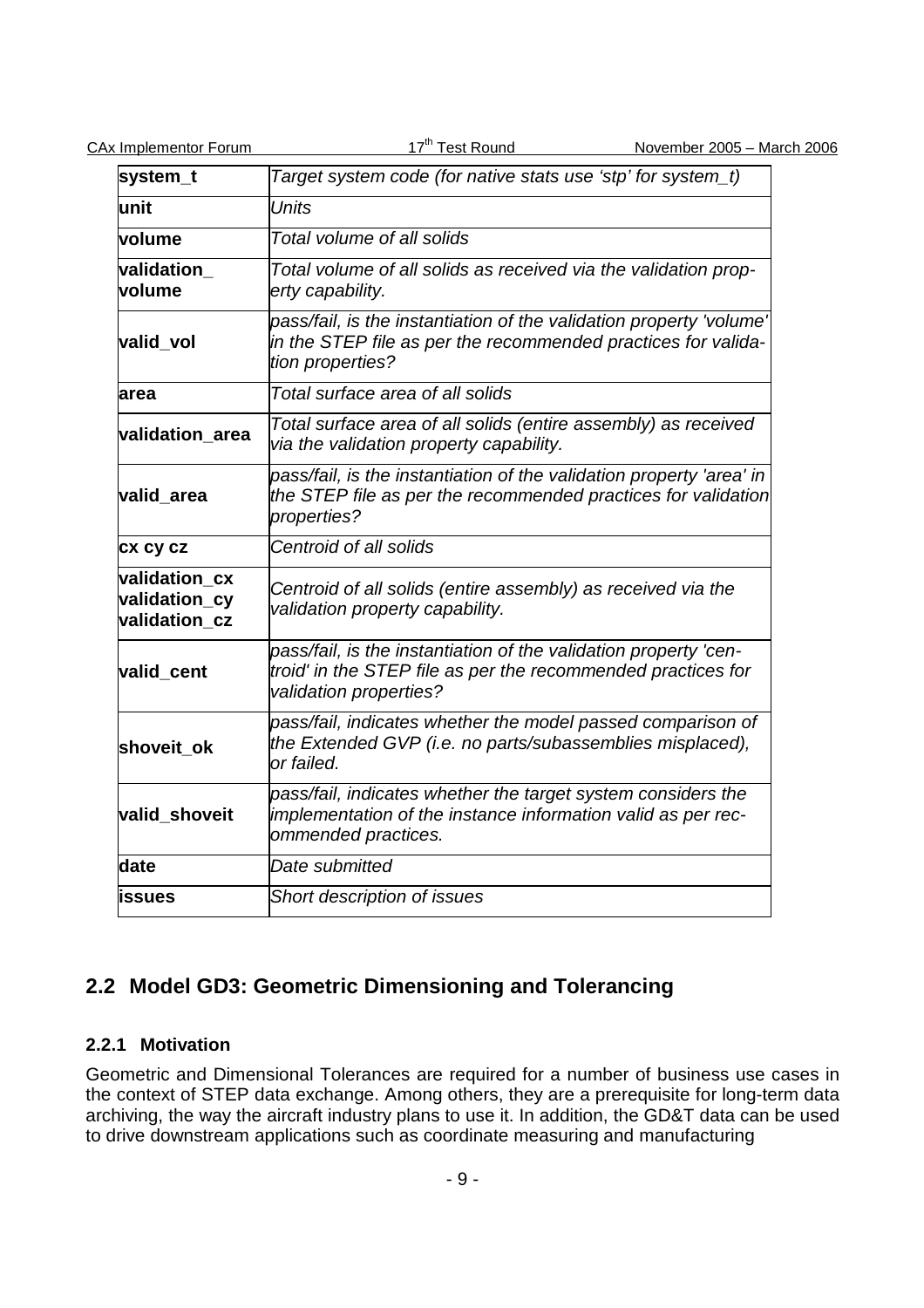| CAx Implementor Forum | 17 <sup>tn</sup> Test Round | November 2005 - March 2006 |
|-----------------------|-----------------------------|----------------------------|
|                       |                             |                            |

# **2.2.2 Approach**

The functionality tested with this model is based on the harmonized approach for GD&T, described in detail in the updated GD&T Usage Guide (Version 2), which is available from the CAx-IF homepages under "Joint Testing Information".

### **2.2.3 Testing Instructions**

The model is the same as GD2 (see Test Suite for Round16J), but the GD&T is different. The two Datum Targets have a circular target area, one is 0.5 in diameter, the other is 0.754 in diameter. They are centred on at [X2.0 Y0.5 Z1.0], and [X2.0 Y0.5 Z3.0.].



Figure 2: View of the GD3 model with GD&T information displayed

# **2.2.3.1 Statistics**

With each STEP file processed for the GD&T model, vendors must include a text file with the statistics in comma-delimited form (.CSV):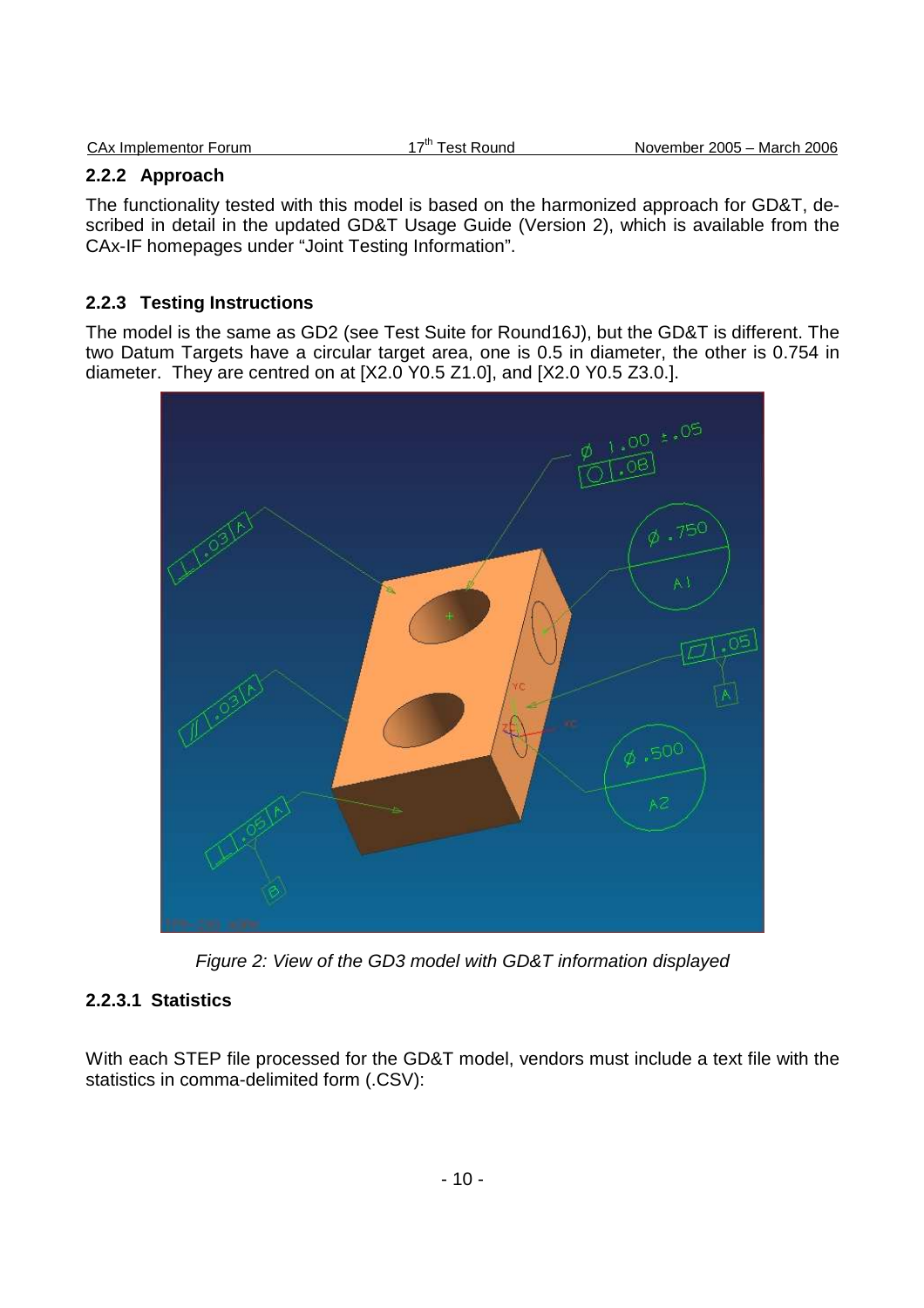| <b>CAx Implementor Forum</b> | 17 <sup>th</sup> Test Round         | November 2005 - March 2006 |
|------------------------------|-------------------------------------|----------------------------|
| model                        | gd2                                 |                            |
| lunit                        | <b>Units</b>                        |                            |
| volume                       | Total volume of all solids          |                            |
| area                         | Total surface area of all solids    |                            |
| cx, cy, cz                   | Centroid of all solids              |                            |
| dim found                    | The number of dimensions processed. |                            |
| datum found                  | The number of datums processed.     |                            |
| tol_processed                | The number of tolerances processed. |                            |
| date                         | Date submitted                      |                            |
| lissues                      | Short description of issues         |                            |

# **2.3 Model S1: 3D Associative Text**

### **2.3.1 Motivation**

This synthetic model (a slightly abstracted version of an "Überraschungsei"-toy) is a model already known from previous testing activities of the CAx-IF. The model is re-used to test 3D text annotation/text associativity. This test case has been defined in Round5J with a slightly extended scope.

The intention for testing this capability is preparation for the upcoming GD&T presentation functionality. Hence, all vendors should be given the chance to validate the 3D Annotation support in their STEP processors.



Figure 3: Annotated Shape of Space Ship s1.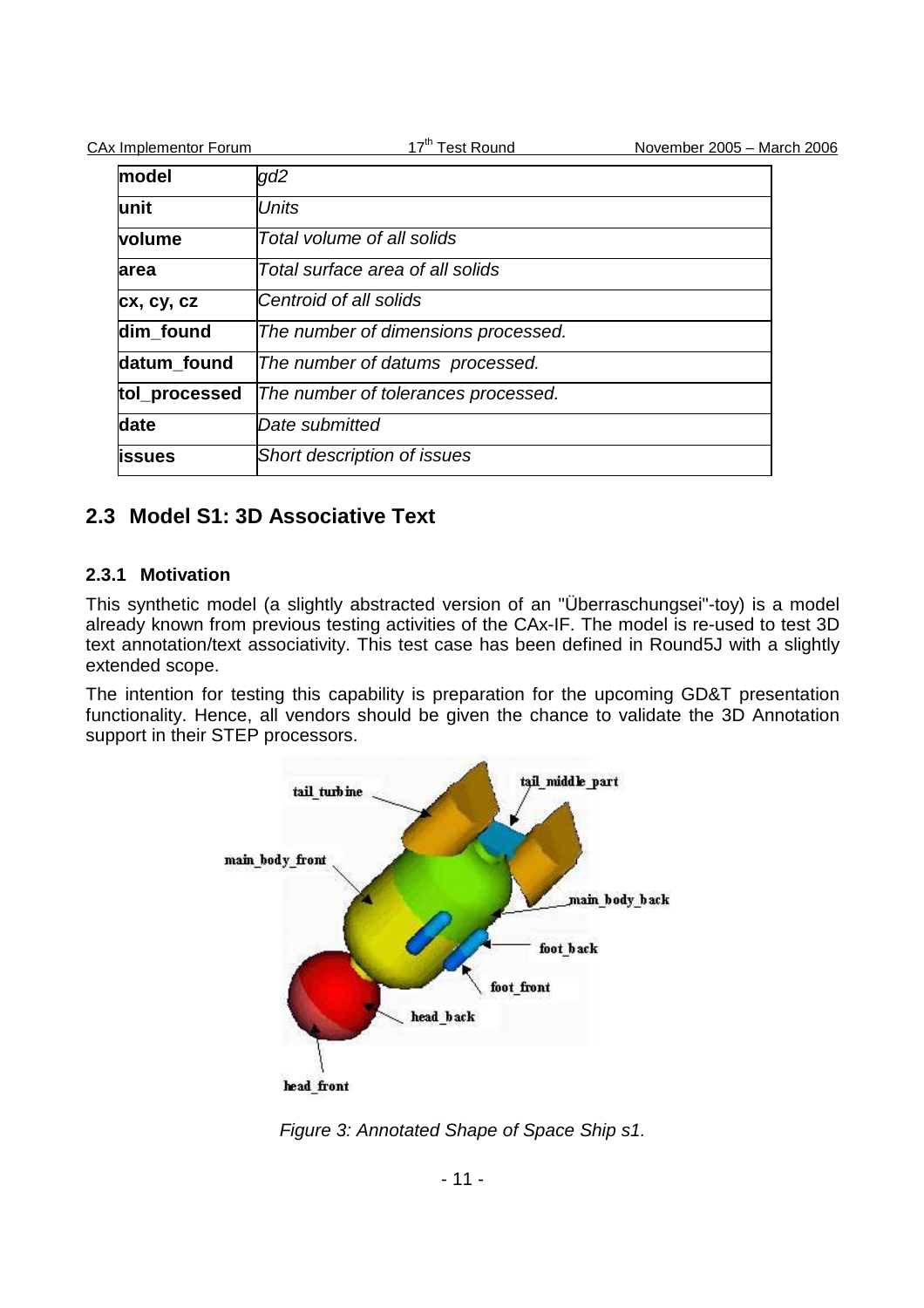|  | <b>CAx Implementor Forum</b> |  |
|--|------------------------------|--|
|  |                              |  |

#### **2.3.2 Approach**

See the approach described in the CAx Implementor Forum Recommended Practices for 3D Associative Text (see http://www.cax-if.org/public/ or http://www.cax-if.de/public/ ), dated 01- 13-2000.

Since AP203e1 is no longer tested in the CAx-IF, and the corresponding sections in AP203e2 still have some harmonization issues pending and will be changed, all vendors testing this capability are asked to provide their files in AP214-IS format.

#### **2.3.3 Testing instructions**

#### **2.3.3.1 Construction of S1 "space ship"**

This test case has been used in a number of previous CAx-IF test rounds, therefore the modeling instructions are not repeated here. If a vendors would like to participate in this test case and does not yet have the model, the construction information can be found e.g. in the Test Suite for Round5J, available in the "Joint Testing Information" area of the CAx-IF web site.

#### **2.3.3.2 Presentation**

The following 3D Annotations shall be included in the test model:



Figure 4: S1 Text Annotation Assignment

#### **Annotations**

Text is as shown in Figure 5. The following basic regulations are defined:

- style the two texts with an arbitrary colour
- associate the text "Outer face ..." to the outer face of the 'head\_front'.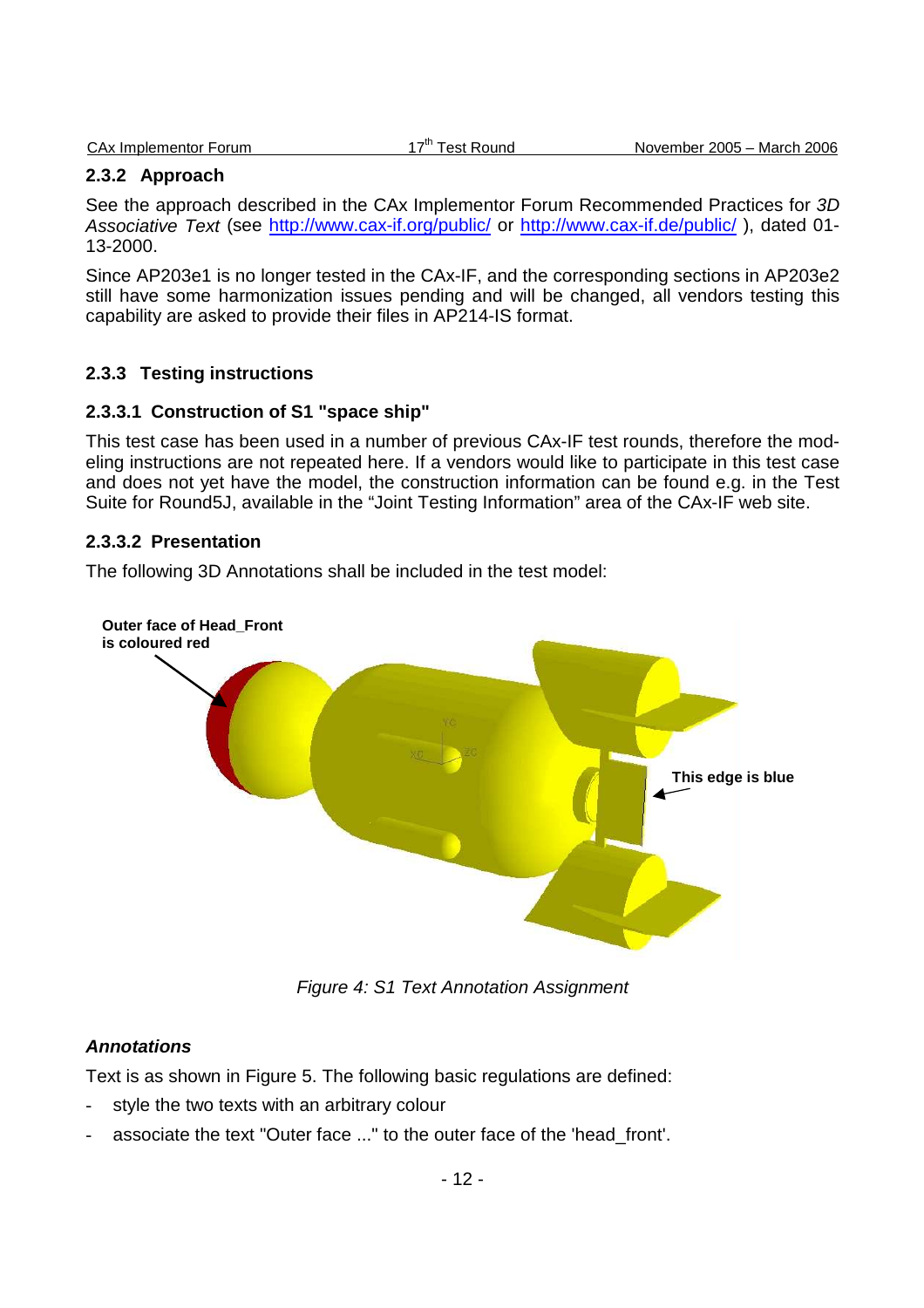- associate the text "This edge ..." to the edge of the 'tail\_middle\_part'
- define the text "Outer face ..." as a multi-line text
- select an arbitrary placement of the text

#### **2.3.3.3 Statistics**

With each STEP file submitted for model S1 vendors must include a text file with the stats in comma-delimited form (.csv):

| model           | ls1                                                                                                                              |  |  |
|-----------------|----------------------------------------------------------------------------------------------------------------------------------|--|--|
| system_n        | native system code                                                                                                               |  |  |
| system_t        | target system code (for native statistics use 'stp' for system_t)                                                                |  |  |
| lunit           | units                                                                                                                            |  |  |
| volume          | ltotal volume of all solids                                                                                                      |  |  |
| area            | total surface area of all solids                                                                                                 |  |  |
| <b>CX CY CZ</b> | Centroid of all solids                                                                                                           |  |  |
| color t1        | Text color used for the annotation text "Outer face"                                                                             |  |  |
| color t2        | Text color used for the annotation text "This edge"                                                                              |  |  |
| valid_txt       | all/partial/none – whether the specified texts appear in the<br>model                                                            |  |  |
| valid_txt_assoc | all/partial/none – whether the association of the text to the ele-<br>ments of the geometric model as described above is correct |  |  |
| date            | ldate submitted                                                                                                                  |  |  |
| lissues         | short description of issues                                                                                                      |  |  |

Note: In case a vendor (native/target) is not testing a particular functionality, 'na' must be used as code for that statistic.

# **2.4 Model K1 : Surface Model with Validation Properties**

### **2.4.1 Motivation**

Previous findings indicated that the exchange of surface models may need some enhancement. To take into account the latest issue resolution processes in the CAx-IF, and to give new participants a chance to measure their improvements, this model is tested again in Round 17J.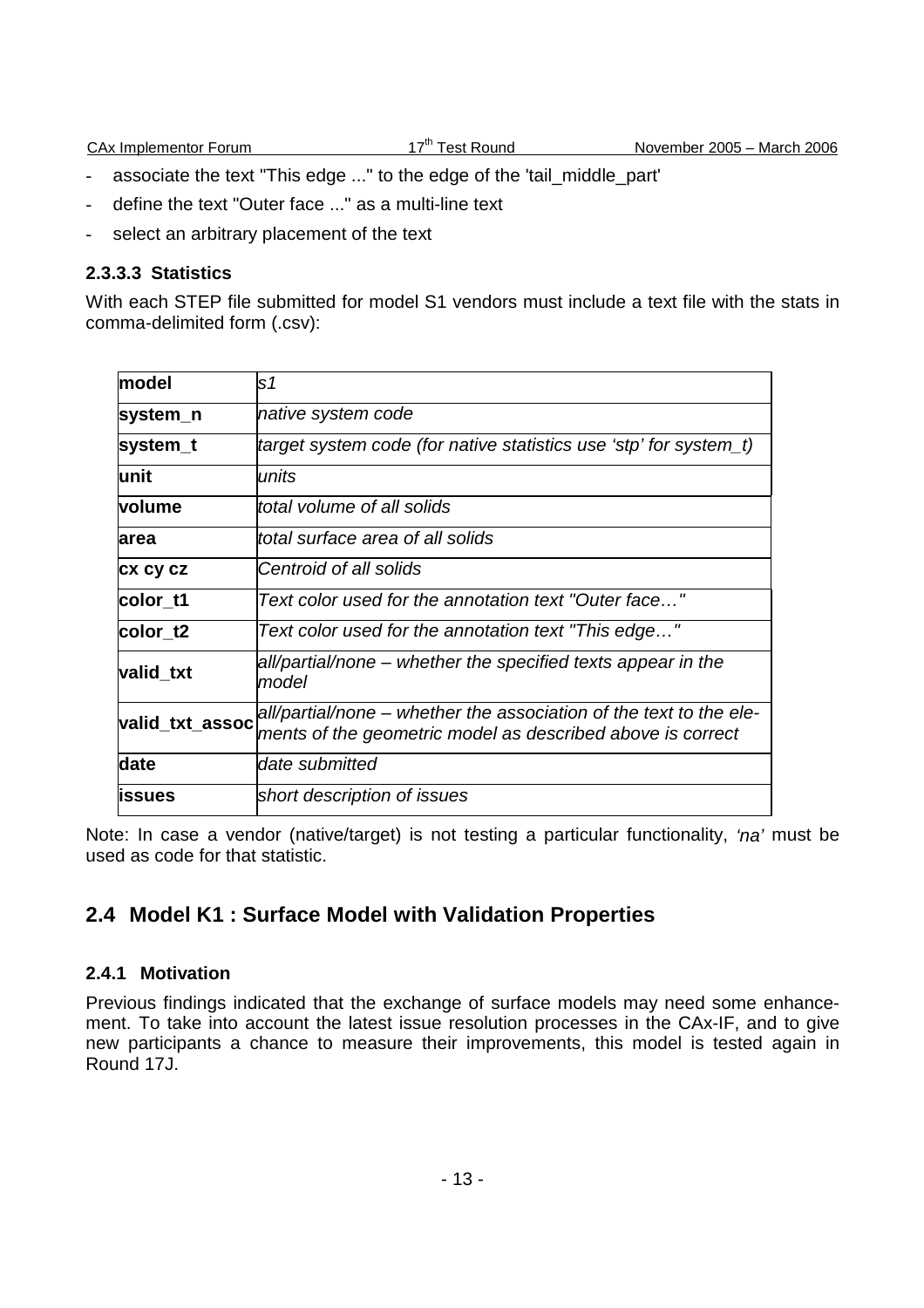|  | CAx Implementor Forum |  |
|--|-----------------------|--|

#### **2.4.2 Approach**

The STEP files should be exported in **AP203e2** format, including Geometric Validation Properties for Surface Models as described in the draft updated Recommended Practices for GVP, which are available in the "Member Area" of the CAx-IF internet homepages.

The reason for this test is that inconsistencies have been found in the definition of where to attach the GVP information to surface models, since there are several ways to do it. For details please the draft Recommended Practices mentioned above.

### **2.4.3 Testing Instructions**

#### **2.4.3.1 Model construction**





The detailed modeling instructions are available as a PDF document from the member areas of the CAx-IF web sites, http://www.cax.if.de/secure/ and http://www.cax-if.org/secure/ , under 'Information on Round4J of Testing'. It has been agreed that only topologically bounded surface models shall be exchanged

There are several degrees of freedom when implementing this test case:

- The first point is how two construct the model according to Theorem's test suite. There are two approaches (sweeping/revolving vs. union/intersection). Vendors may choose the approach which fits best with their system capabilities, the model should be constructed only once.
- The next point is how to downgrade the model. It has been agreed that any number of shells is allowed. The information on how many shells are used will be collected with the native stats, but will not be an exchange success criteria.

### **2.4.3.2 Statistics**

With each STEP file submitted for K1, vendors must include a text file with the stats in comma-delimited form (.csv):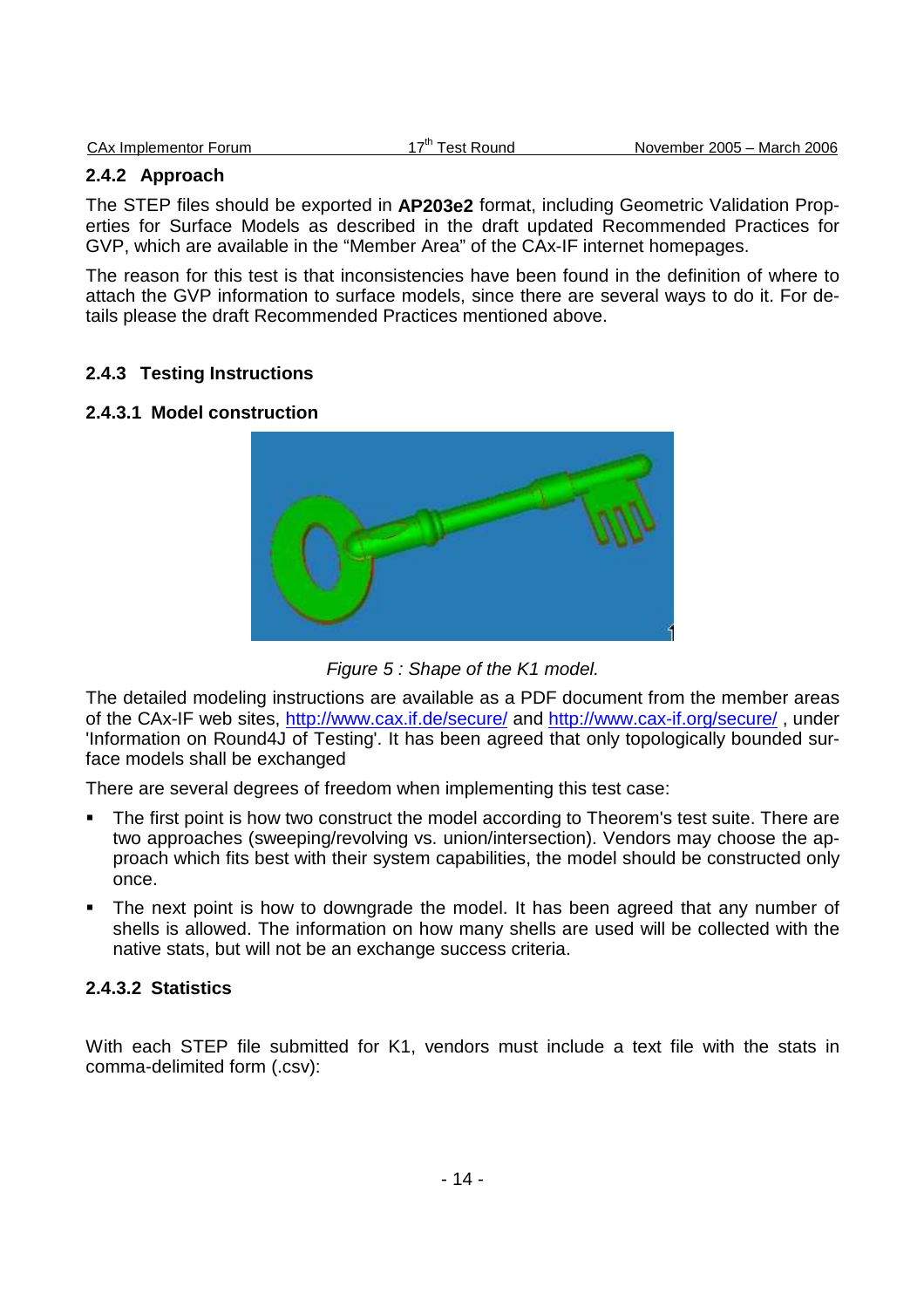| <b>CAx Implementor Forum</b>                      | 17 <sup>th</sup> Test Round<br>November 2005 - March 2006                                                        |  |
|---------------------------------------------------|------------------------------------------------------------------------------------------------------------------|--|
| model                                             | k1                                                                                                               |  |
| system_n                                          | Native system code                                                                                               |  |
| system_t                                          | Target system code (for native stats use 'stp' for system_t)                                                     |  |
| unit                                              | <b>Units</b>                                                                                                     |  |
| shells                                            | Number of shells in the model (not a success criteria).                                                          |  |
| area                                              | Total surface area (wetted)                                                                                      |  |
|                                                   | validation area   Total surface area as received via the GVP capability                                          |  |
| valid_area                                        | pass/fail – if the instantiation of the 'area' property is con-<br>forming the GVP Recommended Practices         |  |
| cx, cy, cz                                        | Center of area                                                                                                   |  |
| validation_cx,<br>validation_cy,<br>validation_cz | Center of area as received via the GVP capability                                                                |  |
| valid_cent                                        | pass/fail – if the instantiation of the 'center of area' property<br>is conforming the GVP Recommended Practices |  |
| date                                              | Date submitted                                                                                                   |  |
| issues                                            | Short description of issues                                                                                      |  |

# **2.5 Import of old STEP and Native Files**

# **2.5.1 Motivation**

In the light of the Long-Term Archiving (LOTAR / LTDR) efforts, the goal is to get an idea of how old CAD models behave when they are being imported into the current versions of the respective systems. The CAx-IF with its extensive file archives, which, including preceding activities, reach back as far as ten years, offers the chance to import both the native model and the STEP file originally created from it.

# **2.5.2 Testing Instructions**

All participating vendors are asked to import the old STEP files provided in the file vault in the member area of the CAx-IF homepage, and report their findings. The basic set of target statistics (see Production Models, section 3.3.2, below) is welcome.

All vendors maintaining STEP processors for the originating system of the old native model are asked to try and import the old part into their system and report their findings.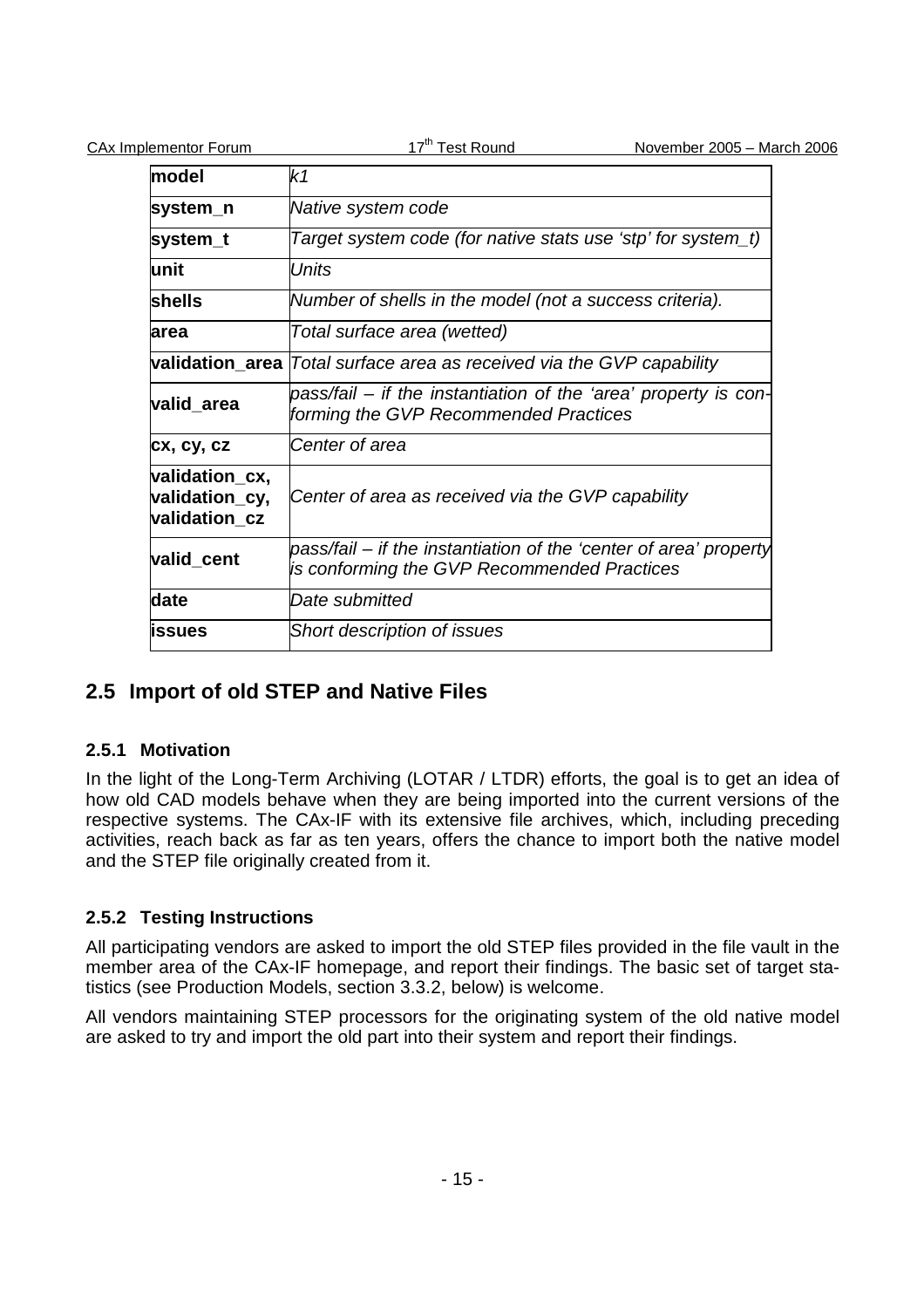# **3.0 Production models: PM15**

# **3.1 Motivation**

In an attempt to test the STEP processors on real world models, the CAx Implementor Forum will be testing production parts in this round and future rounds of CAx-IF testing. These production models are characteristic for components and assemblies that are encountered in the aerospace and automotive industries. PDES, Inc. and ProSTEP member companies and vendors have supplied these models.

# **3.2 Approach**

Testing of Production Models focuses mainly on data quality, not on specific functionalities. Assemblies should therefore be exported as a single STEP file. Vendors are encouraged to include (extended) validation properties as far as supported. The file format should be either AP214-IS or AP203e2.

All source system native models and STEP files will be analyzed for data quality by the "CADIQ" developers. STEP syntax and structure will be checked by the CAx-IF facilitators. In order to enable an end-to-end analysis of the data exchange, all vendors importing Production Model STEP files are asked to submit the resulting target model from their system along with or instead of the target statistics.

# **3.3 Testing Instructions**

| <b>Model name</b> | <b>Exporting System</b> | AP | <b>Filename</b> | <b>Remarks</b> |
|-------------------|-------------------------|----|-----------------|----------------|
|                   |                         |    |                 |                |
|                   |                         |    |                 |                |
|                   |                         |    |                 |                |
|                   |                         |    |                 |                |
|                   |                         |    |                 |                |

### **3.3.1 List of available models**

### **3.3.2 Results**

For each STEP file imported for the Production Models, vendors need to submit at least one of the following:

• The target model from their system created by importing the STEP file. This is required for an end-to-end analysis of the data exchange with the "CADIQ" tool. The file name should clearly point out the source system which created the STEP file.